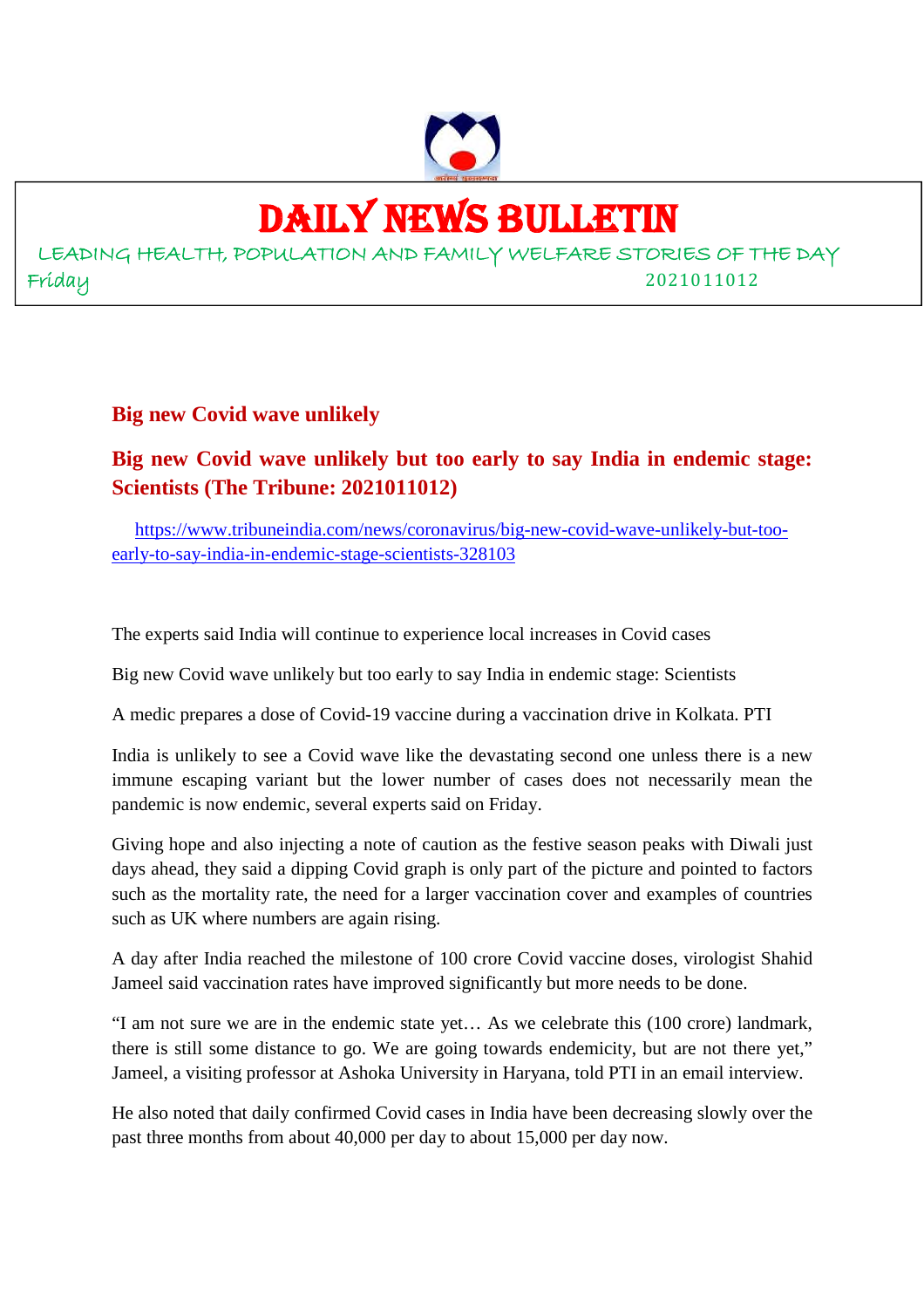According to Union Health Ministry data on Friday, there were 15,786 new Covid-19 cases, marking 28 straight days of a daily rise of less than 30,000. The death toll climbed to 4,53,042 with 231 deaths.

Jameel, one of India's best known virologists, also pointed out that the mortality rate in the country remains steady at about 1.2 per cent.

"This tells me that the vaccine coverage in India still needs to increase," he added.

A disease is described as endemic when it continues to be present within a given geographical area but its impact is manageable.

"There have been some confused claims about this recently… Low cases for some time do not necessarily mean endemicity. It is possible that endemicity is close in some parts of the country, but the data needed to confirm this is not easily available," added Murad Banaji, senior lecturer in mathematics at UK's Middlesex University who has been closely tracking India's Covid graph and has done several model studies.

"For example, we do not know how many current infections are occurring amongst people who have been vaccinated or infected before," Banaji told PTI.

He added that nobody knows what an "endemic future" would look like or what levels of Covid to expect. What is likely is that measures to control transmission will still be needed for some years to come.

Epidemiologist Ramanan Laxminaryan concurred, saying there can be periodic flare-ups even with an endemic disease as is being observed in the UK.

"I believe we should wait for another two months before determining whether Covid-19 poses a significant future threat to the country," Laxminarayan, director of the Centre for Disease Dynamics, Economics & Policy in Washington, told PTI in an email interview.

In the UK, Jameel noted, the caseload has increased from about 30,000 cases per day in mid-September to almost 50,000 cases per day. However, the mortality rate has fallen from 2 per cent in mid-July to about 0.2 per cent now.

In the US, after reaching almost 200,000 cases per day in early September, the cases are now down to about 80,000 per day. However, mortality rate remains the same as earlier in the year.

The experts said India will continue to experience local increases in Covid cases even though it is unlikely to see another overwhelming surge in infections like it did during the second wave when the country's healthcare system was overwhelmed and thousands died.

Banaji said there have been a large number of recent infections, and vaccination has been proceeding at a reasonable pace.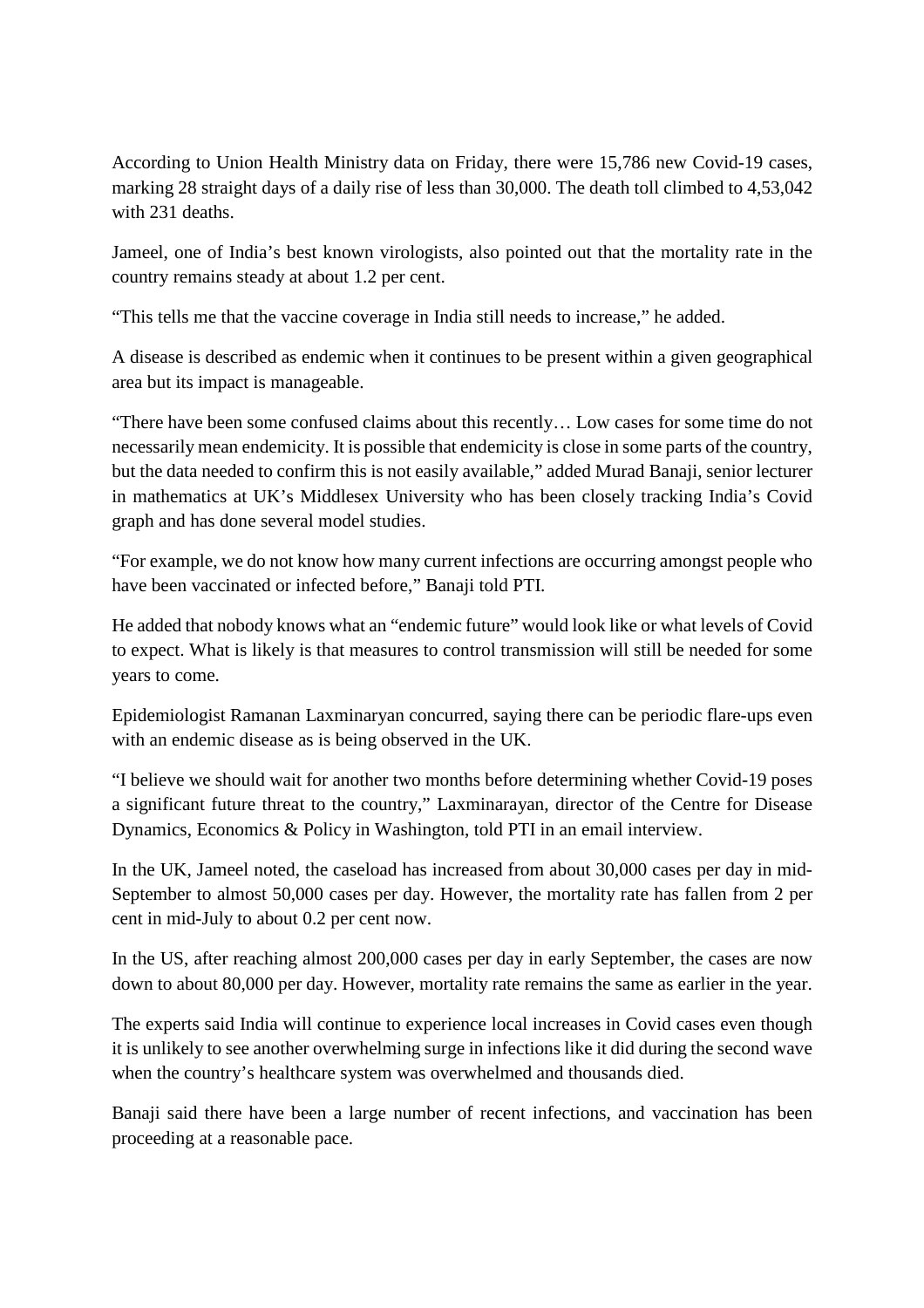"…These both reduce the likelihood of a major new wave in the next few months," he explained.

"New variants could potentially still pose a challenge. Any new variant which spreads much more easily, especially amongst people who are vaccinated or have been previously infected, could lead to new surges."

Hopefully, he added, India will not see a wave on the scale of April-June 2021 ever again, although there could be some increase in transmission during festival season. —PTI

### **Severe disease**

# **Covid-19: New antibody treatment could offer up to 18 months' protection against severe disease (The Tribune: 2021011012)**

The new treatment, AZD7442, uses special antibodies called monoclonal antibodies

Covid-19: New antibody treatment could offer up to 18 months' protection against severe disease

Photo for representational purpose only. iStock

A new treatment could soon help protect people from developing severe Covid. AstraZeneca has just released results from a phase-3 clinical trial – the final stage of testing before a drug is authorised – that suggest its new Covid treatment, AZD7442, is effective at reducing severe disease or death in non-hospitalised Covid patients.

The treatment contains antibodies, which are usually produced naturally in response to a Covid infection or vaccination. They work by recognising specific parts of SARS-CoV-2 – the virus that causes Covid – and either attack these directly or bind to them to stop the virus from working and flag it for destruction by other parts of the immune system.

After they've done their job of clearing the virus, the antibodies remain in the body for a period of time, making up part of our immunological memory. If what they target is encountered again, they can leap into action.

The new treatment, AZD7442, uses special antibodies called monoclonal antibodies. These are antibodies produced in a lab that imitate the body's natural defences – in this case mimicking the immune system's response to Covid.

Artificially developing antibodies to fight disease isn't a new technique. This technology is already used to treat many diseases, including leukaemia, breast cancer and lupus. In fact, this isn't even the first time the technique has been used for Covid. The first Covid monoclonal antibody treatment was approved in the UK in August 2021.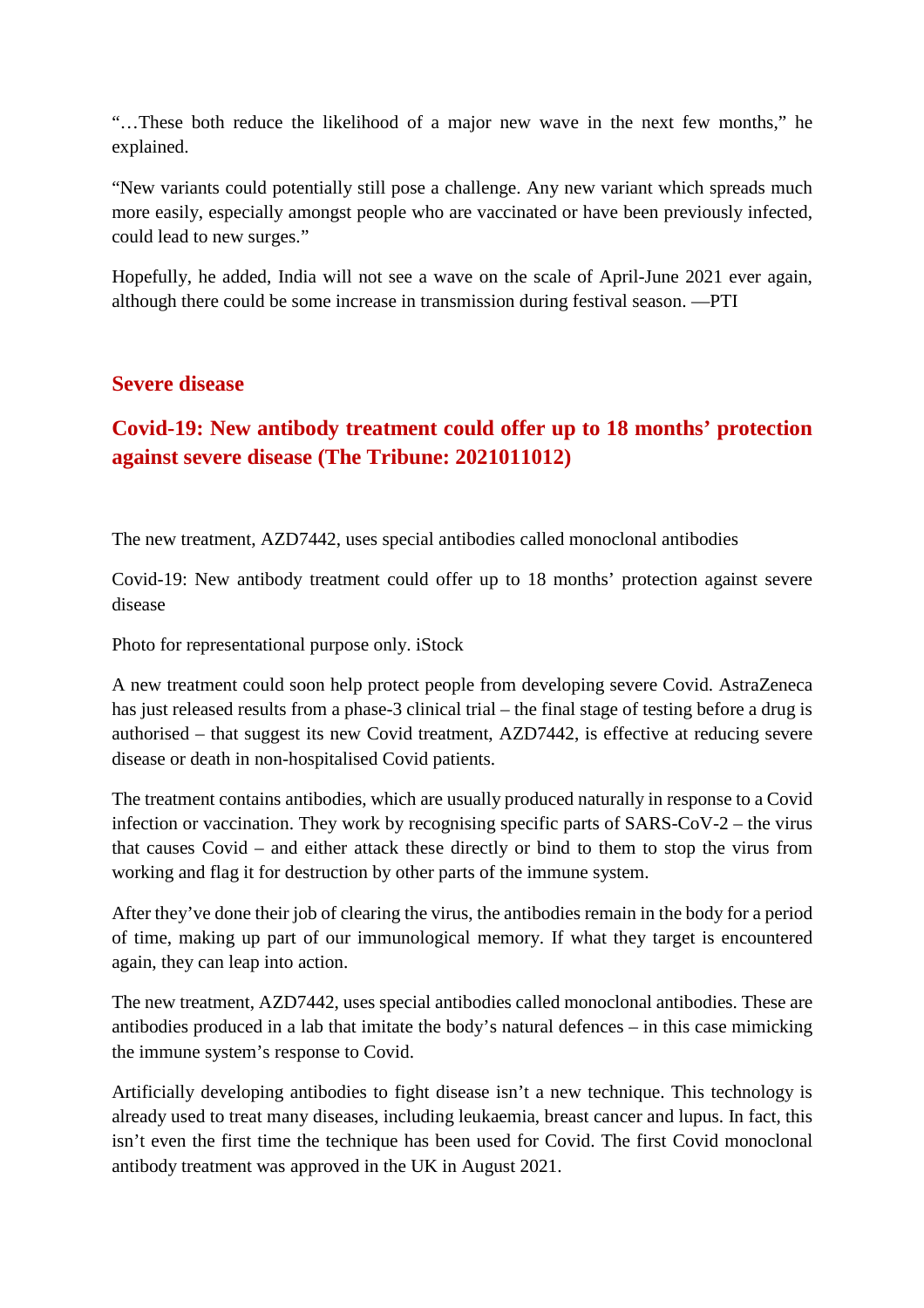How does AstraZeneca's treatment work?

AZD7442 is a cocktail of two monoclonal antibodies – tixagevimab and cilgavimab – that are designed to reduce the severity of a SARS-CoV-2 infection and so prevent people from getting severely ill.

Both of these antibodies bind to different parts of virus's spike proteins, which cover its outer surface and are what the virus uses to infect cells. It's thought that attaching to these proteins is what gives the medicine its effect, as this stops the virus from being able to get inside cells and reproduce.

The two monoclonal antibodies in the cocktail are based on antibodies taken from patients who survived COVID. Scientists at AstraZeneca took blood samples from patients and isolated immune cells called B cells, which are the antibody factories of the human body. They then grew more of these B cells in the lab, and used them to make large quantities of the two antibodies, which they had identified as specifically targeting the coronavirus's spike protein.

But the key difference between this and other antibody-based treatments is that in AZD7442, the antibodies have been modified so they stay in the body for longer.

Studies using similarly modified antibodies against another respiratory virus – respiratory syncytial virus – have shown that this approach gives long-term protection, with the modified antibodies having triple the durability of conventional antibodies. It's hoped that a single dose of AZD7442 could offer 12 to 18 months protection from severe Covid, though we'll have to wait to see exactly how long protection lasts.

How well does it work?

AstraZeneca's phase-3 trial investigated the effectiveness of the treatment when given to patients who were infected with SARS-CoV-2.

The study looked at 822 participants who were over the age of 18. Only around 13% were 65 years and over, but 90% had health conditions that put them at high risk of severe Covid, such as cancer, diabetes, obesity, chronic lung disease or asthma, cardiovascular disease or a weakened immune system.

The trial results show that of the 407 people who received AZD7442, 18 developed severe Covid or died, compared with 37 of the 415 people who received a placebo. This suggests that those in the AZD7442 group were 50% less likely to develop severe Covid than those taking a placebo.

The trial also looked specifically at patients who received treatment quickly – that is, within five days of their symptoms starting. In this group, AZD7442 reduced the risk of severe disease or death by 67%, suggesting that early treatment with AZD7442 provides greater protection.

It's important to note, however, that these results have been released by AstraZeneca but don't yet appear to have been formally reviewed by other scientists. So any findings need to be treated with caution.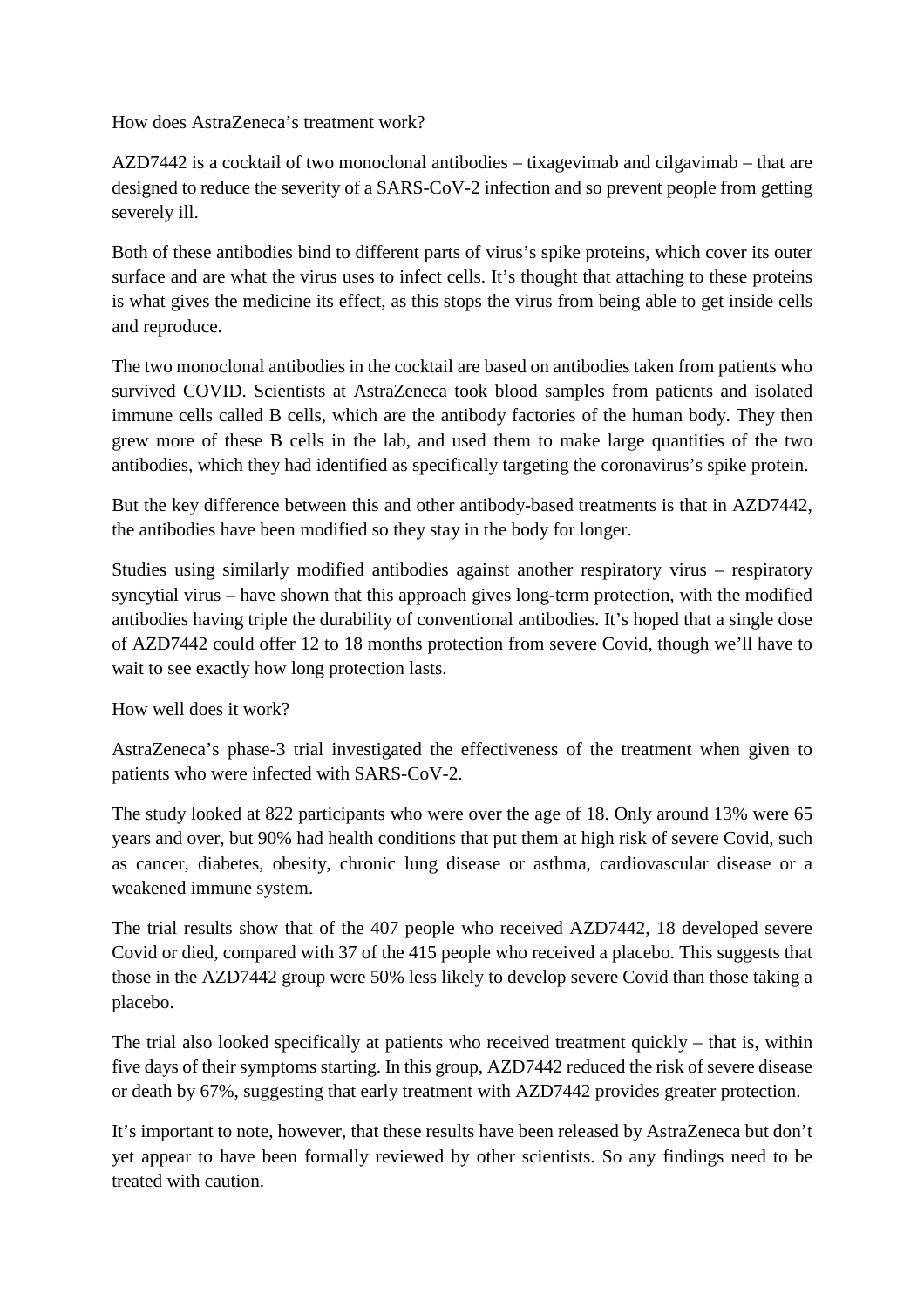## **Strees Management**

# **What is the difference between stress and anxiety? (The Indian Express: 2021011012)**

https://indianexpress.com/article/lifestyle/health/stress-anxiety-difference-mental-healthcauses-relief-7590946/

Too many responsibilities or a high-stakes work project can usually trigger a stress response. "Anxiety is largely more internal" and depends on how you react to stressors," said clinical psychologist, Narendra Kinger, founder, 'Talk To Me'

stress vs anxiety, mental healthSymptoms of stress include moodiness, irritability or anger, feeling overwhelmed, dizzy, lonely, nauseous and a general feeling of unhappiness. (Source: Getty Images/Thinkstock)

Often, stress and anxiety are used interchangeably. However, it must be known that there is a difference between the two. Stress and anxiety both impact us physically and psychologically, but different people them differently. So how does one differentiate?

Experts state that while stress is mostly external, anxiety is "largely internal".

"Although one can generate stress for oneself through negative self-talk, pessimistic attitude, or need for perfectionism, it is usually triggered by external factors. Too many responsibilities or a high-stakes work project can usually trigger a stress response. Anxiety, on the other hand, is largely internal and depends on how you react to stressors," said clinical psychologist, Narendra Kinger, founder, 'Talk To Me'.

ALSO READ |'Time to practise what we preach': Therapists on taking care of their mental health amid pandemic

Often, even after the cessation or removal of stressors, some individuals may still feel overwhelmed and/or distressed. "This distress is called anxiety. It is an exaggerated reaction or response to a given situation. If the worry and distress you feel in a given situation is unusual, excessive, or lasts much longer than most others, it may be anxiety rather than stress," Kinger told indianexpress.com.

anxiety While mild anxiety might be vague and unsettling, severe anxiety may seriously affect day-to-day living (Source: Getty/Thinkstock)

Anxiety is a psychological reaction to any change that occurs. "This reaction generally springs out from fear as a conditioned response. Overwhelming reaction to stress brings about anxiety at the emotional level. Stress is essential to keeping the spark of life while anxiety consumes life," mentioned Dr Karthiyayini Mahadevan, Head, Wellness and Wellbeing at Columbia Pacific.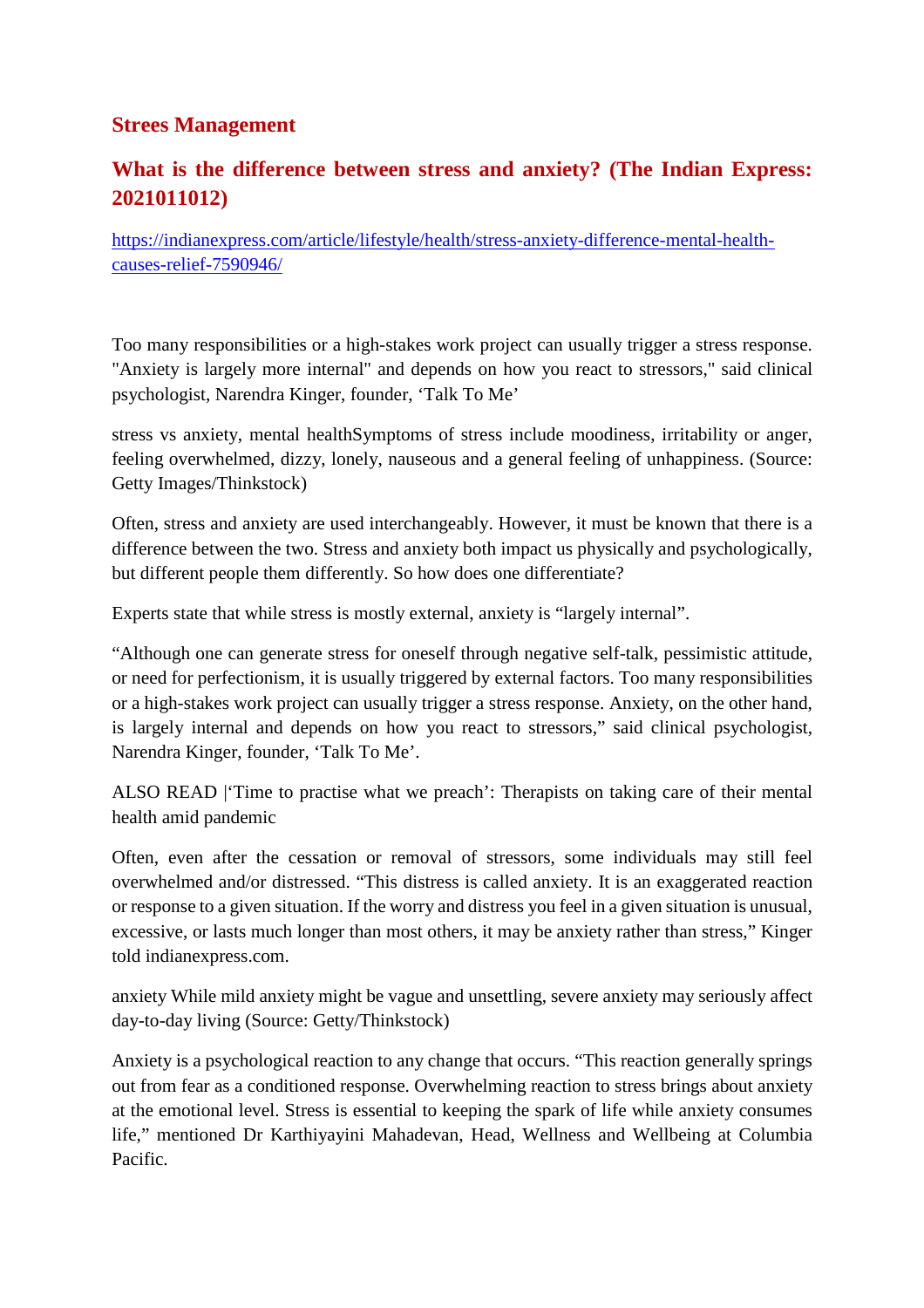#### Causes

Where stress is concerned, there is always an external stressor or a trigger – like a strict teacher, approaching deadline or a fight with a friend. With anxiety, there doesn't need to be a stressor, it can be a worry about something we think may happen in the future. "Very often, what we worry about may not even happen, but the thought of it happening causes us to become anxious and panic," said Dr Shireen Stephen (Ph.D.), counselling psychologist, Mind Talk, Cadabams Hospitals, Bengaluru.

Dr Stephen differentiates between the two with an example. "Stress is the pressure that you may be under to make a presentation at a team meeting or to complete a project on time or to finish studying for an exam. Anxiety is the worry that the presentation might not go well or that the project may not be good enough or that you might fail the exam," Dr Stephen mentioned

ALSO READ |Dietitian lists eight foods that can help boost your mood

As per Dr Stephen, another distinction is the duration – stress lasts until the event is resolved but anxiety can be persistent and last for a very long time.

#### Symptoms

Symptoms of stress include moodiness, irritability or anger, feeling overwhelmed, dizzy, lonely, nauseous and a general feeling of unhappiness. Symptoms of anxiety include feeling restless, tense, nervous and a general feeling of dread.

ALSO READ |Had a hectic day? Count on this simple breathing exercise to relieve stress, anxiety

"Both stress and anxiety have common symptoms such as increased heart rate, breathing faster and having an upset stomach or being constipated, but as you can see, they differ in all other aspects," elaborated Dr Stephen.

How do they manifest?

Excessive anxiety or panic immobilises us and we are unable to function, said Kinger. "Most stressful situations are difficult to get through but are ultimately manageable, whereas anxiety disorders prevent you from managing normal, everyday tasks," Kinger said.

While mild anxiety might be vague and unsettling, severe anxiety may seriously affect day-today living. Panic attacks are characteristic of panic disorder, a type of anxiety disorder. Also, high levels of stress and anxiety in social situations may indicate a social anxiety disorder, said Kinger.

ALSO READ |What is the connection between functional anxiety and PCOS?

One of the most common anxiety disorders is generalised anxiety disorder, said Dr J Mayurnath Reddy, consultant psychiatrist, Yashoda Hospitals Hyderabad. "To identify if someone has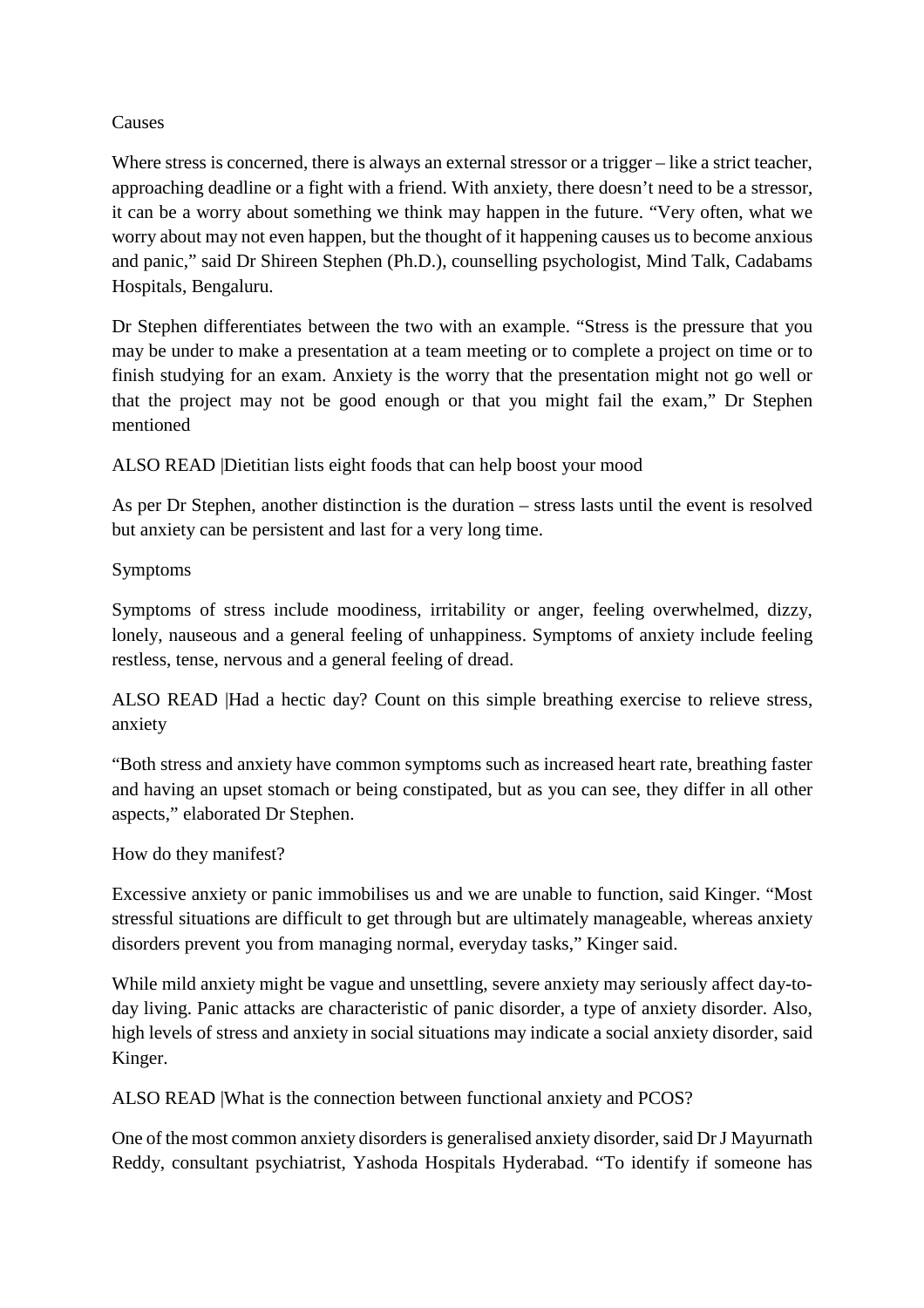generalised anxiety disorder, symptoms such as excessive, hard-to-control worry occurring most days over six months need to be noted. The worry may jump from topic to topic," Dr Reddy noted.

According to Dr Reffy, another type is panic disorder, which is marked by sudden attacks of anxiety that may leave a person sweating, dizzy, and gasping for air. Anxiety may also manifest in the form of specific phobias (such as fear of flying) or as social anxiety, which is marked by a pervasive fear of social situations.

#### How to cope?

Physical activity, a nutritious and varied diet, and good sleep hygiene are a good starting point to control these symptoms, said Dr Reddy.

"If your stress or anxiety does not respond to these management techniques, or if they are affecting your day-to-day functioning or mood, consider talking to a mental health professional who can help you understand what you are experiencing and provide you additional coping tools," said Dr Reddy. According to Kinger, there are several actions to help a person cope with milder, more focused, or shorter-term anxiety disorders, including:

Stress management: Learning to manage stress can help limit potential triggers. Organise upcoming pressures and deadlines, compile lists to make daunting tasks more manageable, and commit to taking time off from study or work

Relaxation techniques: Meditation, deep breathing exercises, long baths, resting in the dark, and yoga interventions to replace negative thoughts with positive ones: Make a list of the negative thoughts that might be cycling as a result of anxiety, write down another list next to it containing positive, believable thoughts to replace them. Creating a mental image of successfully facing and conquering a specific fear can also provide benefits if anxiety symptoms relate to a specific cause, such as in a phobia.

Support network: Talk with people who are supportive, including family members or friends. Support group services may be available locally and online.

Exercise: Physical exertion can improve self-image and release chemicals in the brain that trigger positive feelings

Counselling: A standard way of treating anxiety is psychological counselling. This can include cognitive-behavioural therapy (CBT), psychotherapy, or a combination of therapies.

ALSO READ |Simple yoga asanas and lifestyle practices to relieve stress and anxiety

Another potential treatment is exposure therapy, which involves confronting anxiety triggers in a safe, controlled way in order to break the cycle of fear around the trigger, mentioned Dr Reddy.

"Eventually, with a set of suitable mind-relaxing exercises, one can identify and differentiate the stress and triggers causing anxiety. Furthermore, it is important to remember that stress and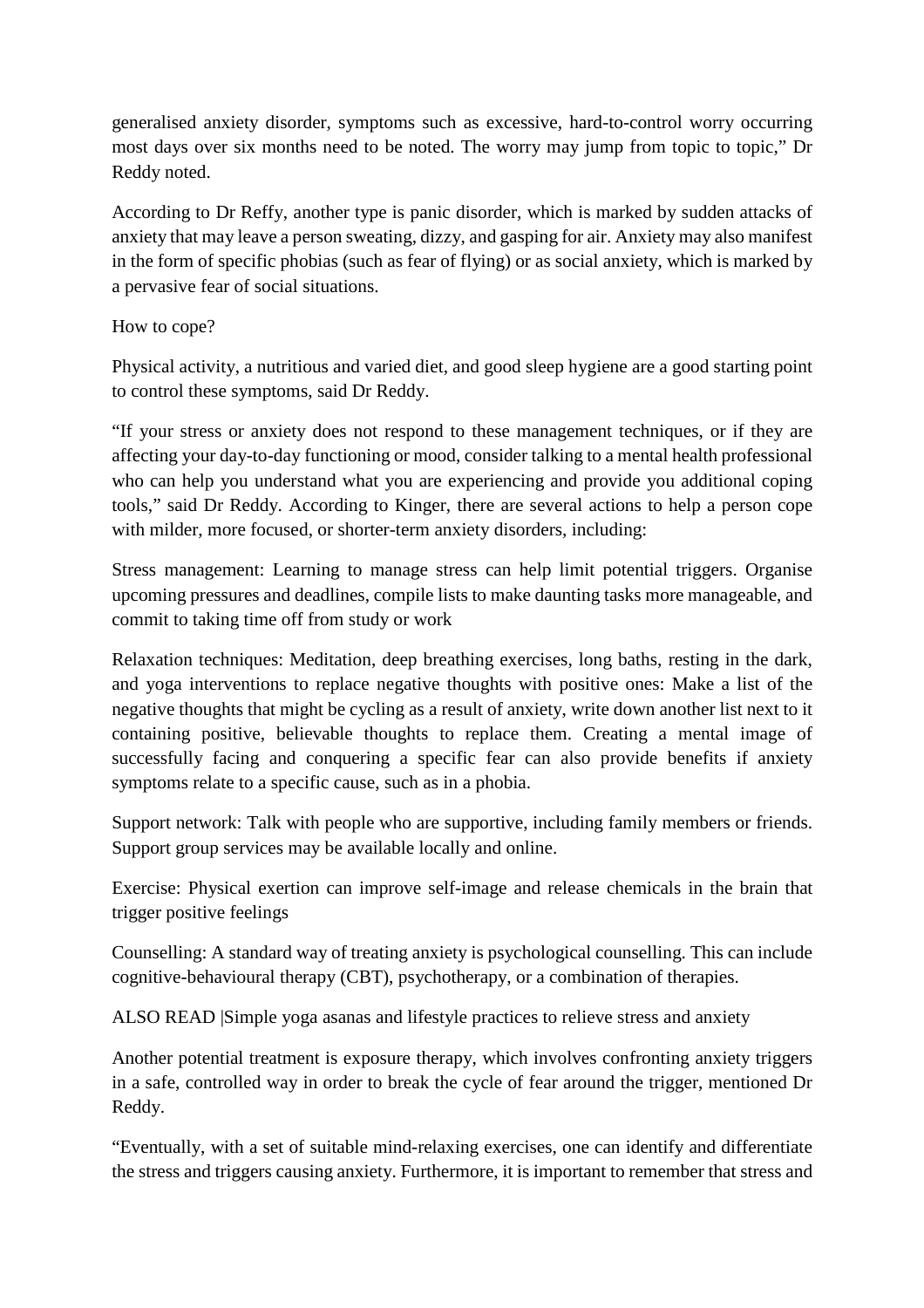anxiety are a natural and integral part of our daily life, and experiencing those does not always indicate the presence of a mental health disorder," Kinger said.

# **Pollution**

## **Air worsens as winds die down, farm fires continue (Hindustan Times: 2021011012)**

**https://epaper.hindustantimes.com/Home/ArticleView**



Pollution levels rose sharply on Thursday as winds died down, pushing the air quality index (AQI) back into the "severe" category after a day of slight respite when it was still very poor.

The AQI was at 411 when the Central Pollution Control Board released its 4pm pollution bulletin, and by 10pm, it had risen to 431with average PM10 and PM2.5 pollutant levels nearing the emergency threshold.

Weather experts attributed the deterioration to a drop in wind speed, which was caused by unusual circulation patterns over the country: a depression over the Bay of Bengal stretching into southern India and over parts of the eastern coast has blocked winds that sweep in from the northwest, flow over the Indo-Gangetic plans.

According to the System of Air Quality and Weather Forecasting And Research (SAFAR), on Thursday 3,914 fires were reported from Punjab and Haryana, which contributed to 26% in Delhi's PM 2.5 levels. P6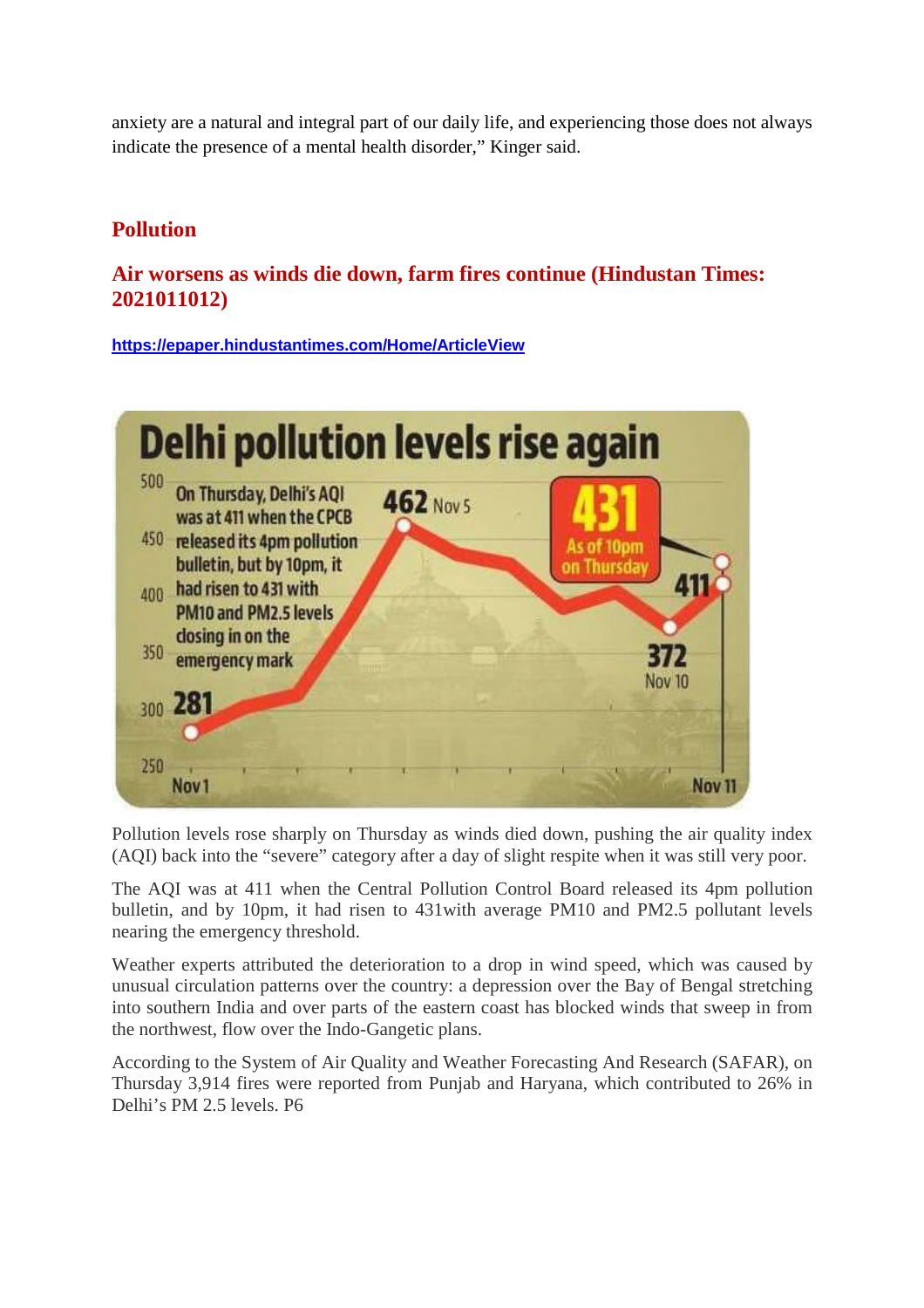# **TB patients got unhindered support despite pandemic constraints: MoS Health (The Hindu: 2021011012)**

https://www.thehindu.com/sci-tech/health/tb-patients-got-unhindered-support-despitepandemic-constraints-mos-health/article37418244.ece

MoS for Health and Family Welfare Dr. Bharati Pravin Pawar. File | Photo Credit: KAMAL NARANG

Efforts made by NTEP led to significant improvements in time-to-diagnosis, treatment adherence and outcomes, Bharati Pravin Pawar said.

Despite the COVID-19 pandemic, India has managed to scale up access to free rapid molecular diagnostics and treatment for tuberculosis while financial and nutritional support to affected patients continued without any hindrance, Union Minister of State for Health Bharati Pravin Pawar said on Tuesday.

Efforts made by the National Tuberculosis Elimination Programme (NTEP) led to significant improvements in time-to-diagnosis, treatment adherence and outcomes, Ms. Pawar said as she chaired the brainstorming session on "Strategies for Ending TB by 2025", a Health Ministry statement said.

Reiterating Prime Minister Narendra Modi's commitment to eliminate TB in India by 2025, five years ahead of the Sustainable Development Goals (SDGs) target of 2030, Ms. Pawar said, "We have a mere 37 months before the deadline to end TB in the country. We need to shift gears and come up with innovative solutions to make up for the setbacks due to COVID-19 and move beyond." As proper diagnosis and prompt treatment are key to TB elimination, the NTEP is working towards accelerating universal TB care coverage and preventive services in the country.

TB preventive treatment has been prioritised under the pillar of "Prevent" in the National Strategic Plan to End TB, Ms. Pawar said.

Scaling up TB preventive treatment and at the same time decentralising it to bring services closer to patients, are of utmost importance to break the chain of transmission and breakdown of those with TB infection into full-blown TB disease, she said.

Highlighting the Union government's efforts for TB eradication, she added, "TB has now been made an essential part of Comprehensive Primary Health Care and is integrated with Ayushman Bharat scheme. Our aim is to detect cases early and prevent the emergence of new cases of TB by expanding TB care through engagement of various stakeholders, including the community. The nationwide 'TB Mukt Bharat Abhiyan' has been launched in this regard."

## **TB**